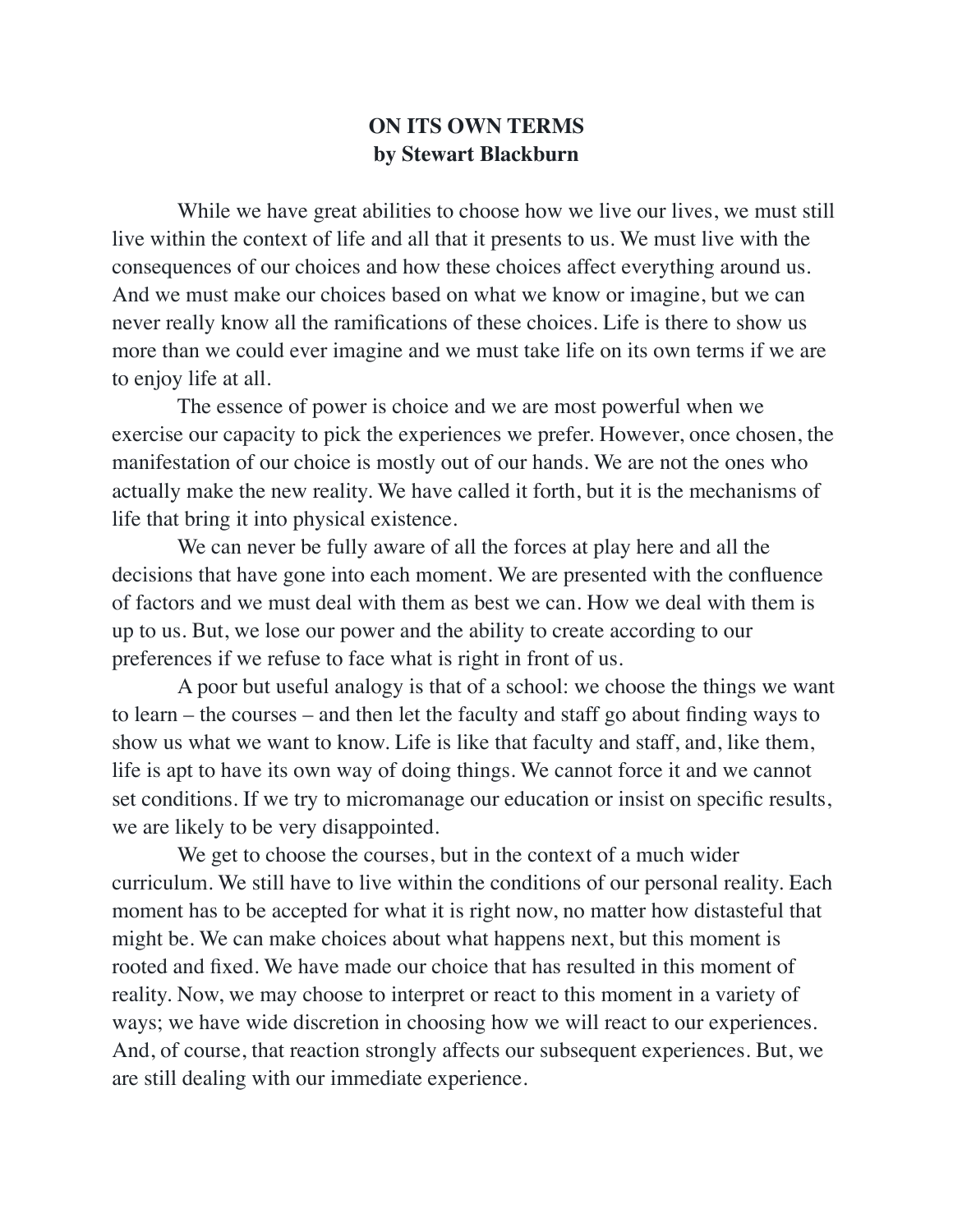It may seem that our challenges and setbacks get in the way of the plans we have for a happy life, but life has other plans for us. "Life is what happens to you while you're busy making other plans". (Often attributed to John Lennon, but he took this line from a famous Alan Saunders quote.) It's as though our chosen courses have prerequisites that we must contend with first. By not fighting what life presents us with we can choose the most joyful or practical options available now.

 The most valuable aspects of life are the vitality, love, joy, and creativity that naturally run through us. The trick isn't to coerce them to flow, it is to *not do* the things that inhibit that flow. This means accepting all that is happening in our lives. This means intentionally relaxing and allowing all the feelings that present themselves into our awareness. This is living life on its own terms.

 So, for those of us who are actively endeavoring to create the most wonderful life for ourselves that we possibly can, there is a seeming conflict between accepting what life brings and doing all we can to change what we don't like. Clearly, there are some things we just have to accept. But, how do we know what we have to accept and what it is that can be changed?

 I believe the secret lies in noticing how we live lives on multiple levels. We live on one level where we can choose general patterns and appreciate the results of those choices. Those general patterns can be changed. But, we also live on another level where we are making minute choices all the time, each of which impacts how we interact with "the world." These minute decisions are influenced by many things of which we aren't usually aware. Things like intuition, urges, fears, deep hungers, love, and other people affect our choices. This is life and sometimes we get buffeted about like being in the ocean surf on a windy day.

 Like that day in the surf, we can fight the waves as they come at us or we can minimize their impact as we move out into calmer waters. We can't make the surf do anything other than what it wants to be doing. We take the surf on its own terms. These are the things that are much harder to change and our job then is to choose how we will work within those limitations.

 Living life on its own terms means that we accept all the confusing, intense, wonderful, sad, triumphant, lonely, and bewildering aspects that make up our days. Peace, joy, and exuberance lie in accepting these experiences without fighting them. We steer our lives towards what we have chosen and then we enjoy each moment along the way.